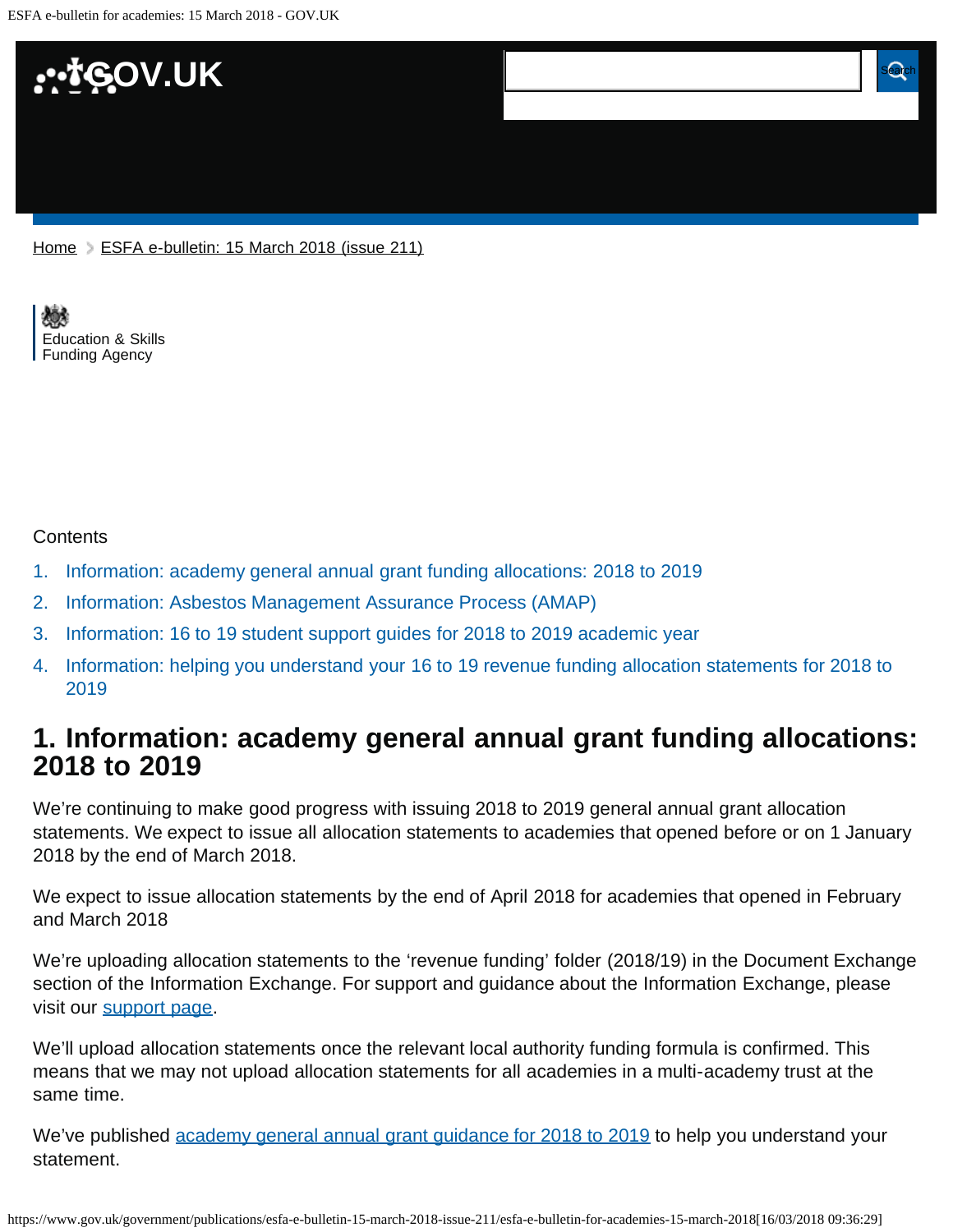# <span id="page-1-0"></span>**2. Information: Asbestos Management Assurance Process (AMAP)**

We are asking responsible bodies to complete the **AMAP** to provide assurance that their schools are managing asbestos safely. Responsible bodies, for these purposes, are the main employer of staff at state-funded schools and academies. They have a duty under the Control of Asbestos Regulations 2012 to manage asbestos in their school buildings.

All responsible bodies are to complete the **AMAP** and submit an assurance declaration for all their schools by midday, on Thursday 31 May 2018.

They will need to ensure that they include every school for which they are responsible in the AMAP declaration. They can either complete all returns themselves or ask their schools to complete the information requested and then submit it to the responsible body for review. The Responsible Body needs to provide the assurance declaration for all their schools, which they can do from 2 April 2018.

Voluntary-aided schools: we will be sending an AMAP code to voluntary-aided schools in April 2018. This will allow voluntary-aided schools to provide information and for their governing boards to complete the AMAP responsible body assurance declaration.

# <span id="page-1-1"></span>**3. Information: 16 to 19 student support guides for 2018 to 2019 academic year**

We have published 2018 to 2019 guides for the following 16 to 19 student financial support schemes:

- [16 to 19 Bursary Fund](https://www.gov.uk/guidance/16-to-19-bursary-fund-guide-2018-to-2019-academic-year)
- [Care to Learn](https://www.gov.uk/guidance/care-to-learn-guide-for-institutions-academic-year-2018-to-2019)
- [Residential Bursary Fund](https://www.gov.uk/guidance/16-to-18-residential-bursary-fund-guide-2018-to-2019-academic-year)
- [Residential Support Scheme](https://www.gov.uk/guidance/16-to-18-residential-support-scheme-for-academic-year-2018-to-2019)

Institutions should review the new versions as there are some changes for the new academic year. For example, the Bursary Fund guide explains changes to some of the definitions for bursaries for vulnerable groups. The free meals in further education guide will be published shortly.

# <span id="page-1-2"></span>**4. Information: helping you understand your 16 to 19 revenue funding allocation statements for 2018 to 2019**

Earlier this month we published a narrated presentation on the 16 to 19 funding allocations process for 2018 to 2019.

To support this we have published 2 short videos to help you understand your 16 to 19 funding statement.

- [general overview of the 16 to 19 statement for 2018 to 2019 academic year](http://bit.ly/2oYbuGH)
- [changes to the 16 to 19 statement for 2018 to 2019 academic year](http://bit.ly/2FoXOM3)

We hope you find these videos helpful. Customer service is important to us, so we would really appreciate feedback on how useful you found them. Any feedback can be sent to us using our [online enquiry form](https://form.education.gov.uk/fillform.php?self=1&form_id=HR41uA2F8Dh&type=form&ShowMsg=1&form_name=Knowledge+centre+enquiry+form&noRegister=false&ret=%2Fmodule%2Fservices&noLoginPrompt=1) and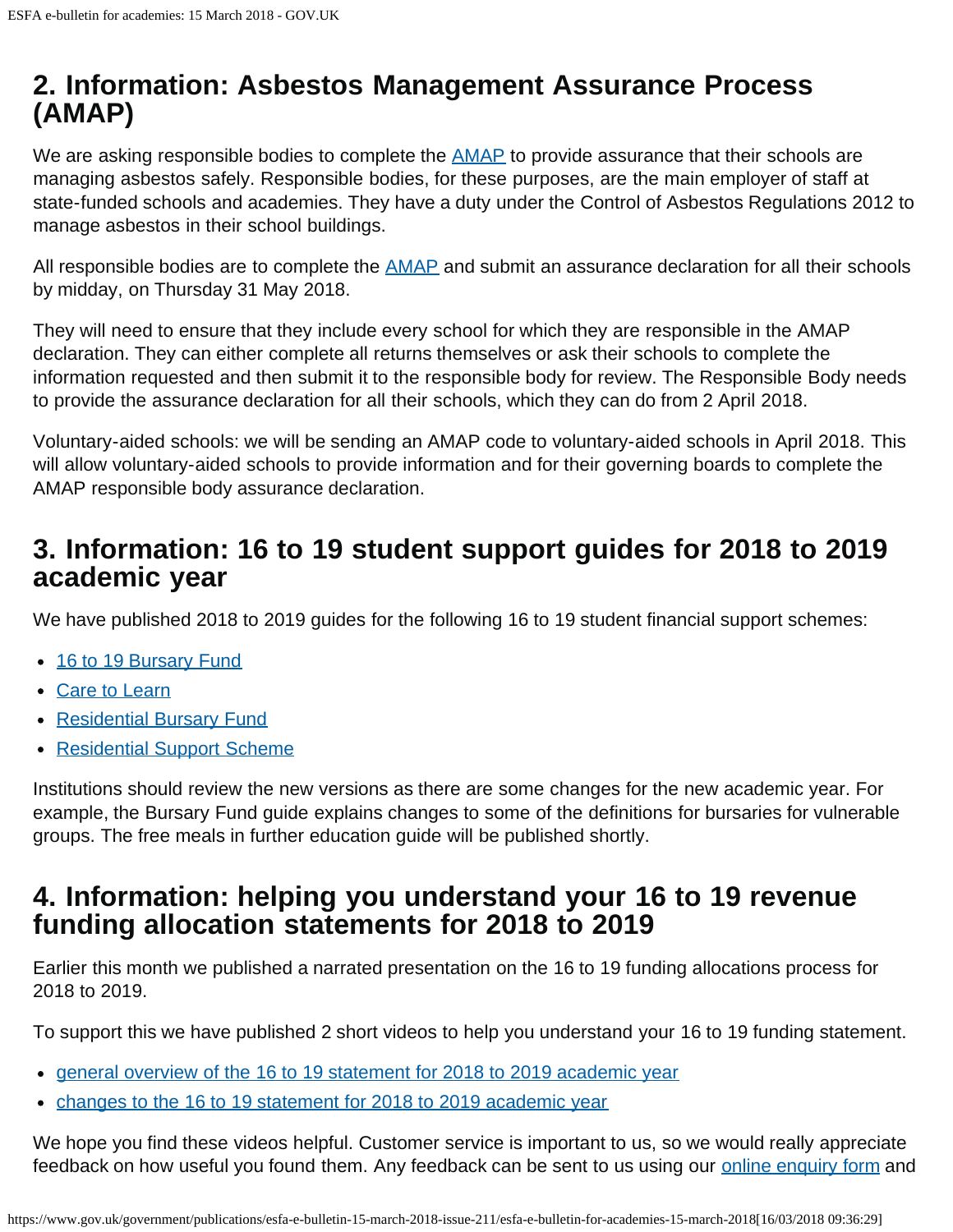ESFA e-bulletin for academies: 15 March 2018 - GOV.UK

will only take a minute.

Further information on [16 to 19 funding allocations](https://www.gov.uk/guidance/16-to-19-education-funding-allocations#to-19-allocations-process-2018-to-2019-academic-year) is available on GOV.UK.

**Is this page useful?** [Yes No](https://www.gov.uk/contact/govuk)

[Is there anything wrong with this page?](https://www.gov.uk/contact/govuk)

#### **Services and information**

**[Benefits](https://www.gov.uk/browse/benefits)** 

- [Births, deaths, marriages and care](https://www.gov.uk/browse/births-deaths-marriages)
- [Business and self-employed](https://www.gov.uk/browse/business)
- [Childcare and parenting](https://www.gov.uk/browse/childcare-parenting)
- [Citizenship and living in the UK](https://www.gov.uk/browse/citizenship)
- [Crime, justice and the law](https://www.gov.uk/browse/justice)
- [Disabled people](https://www.gov.uk/browse/disabilities)
- [Driving and transport](https://www.gov.uk/browse/driving)
- [Education and learning](https://www.gov.uk/browse/education)
- [Employing people](https://www.gov.uk/browse/employing-people)
- [Environment and countryside](https://www.gov.uk/browse/environment-countryside)
- [Housing and local services](https://www.gov.uk/browse/housing-local-services)
- [Money and tax](https://www.gov.uk/browse/tax)
- [Passports, travel and living abroad](https://www.gov.uk/browse/abroad)
- [Visas and immigration](https://www.gov.uk/browse/visas-immigration)
- [Working, jobs and pensions](https://www.gov.uk/browse/working)

## **Departments and policy**

- [How government works](https://www.gov.uk/government/how-government-works)
- **[Departments](https://www.gov.uk/government/organisations)**
- **[Worldwide](https://www.gov.uk/world)**
- **[Policies](https://www.gov.uk/government/policies)**
- **[Publications](https://www.gov.uk/government/publications)**